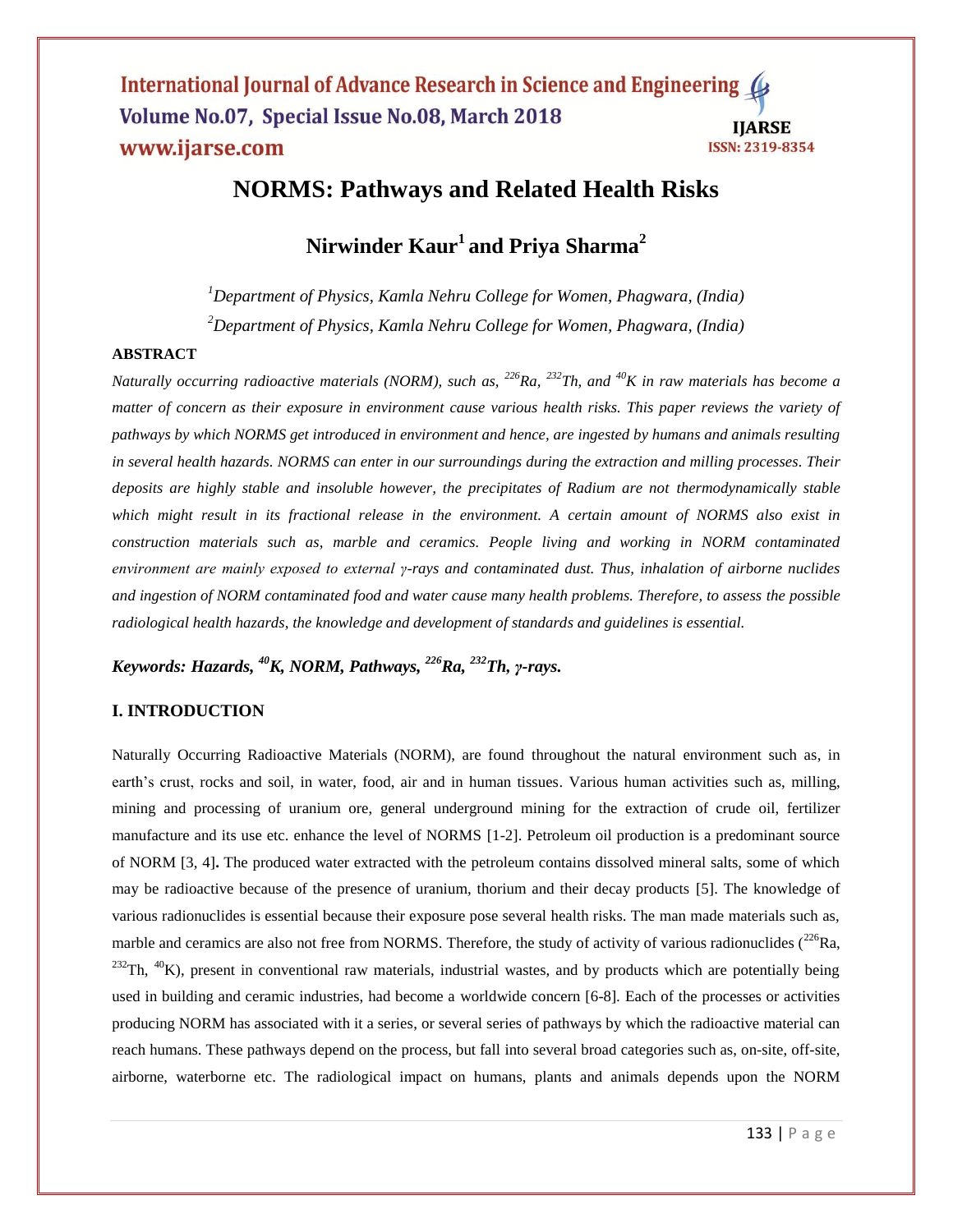producing or concentrating process and the various pathways by which it is transferred from the source to humans [9].

The subject of this paper is to review the several series of pathways which lead the NORM exposure to humans and other living creatures and various health hazards which it may cause.

## **II. ORIGIN**

The exploitation of mineral resources by various human activities such as, uranium mining and milling, phosphate industries, metal mining, crude oil production, fertilizer manufacturing, coal mining and power generation from coal, building materials, ceramic industries etc., often results in contamination of natural environment and hence, naturally occurring radionuclide for example,  $^{226}Ra$ ,  $^{210}Pb$ ,  $^{228}Th$ ,  $^{227}Ac$ ,  $^{40}K$ , are concentrated as waste in the surroundings. These enhanced naturally occurring radionuclides by means of above mentioned human activities are formally termed as technologically enhanced NORM (TENORM). The subsequent increase in NORMS in our surroundings has also enhanced the level of their exposure to humans, animals and plant which in turn increase the health risks.

Nuclear explosions carried out for mining result in addition of radionuclides in atmosphere, which stay there for some time depending upon their life span, altitude and latitude. It has been observed that the larger explosions inject radionuclides in stratosphere which can stay there for years whereas, the smaller explosions add the radionuclides in troposphere and the concentration fallout in days or weeks. Long-lived radioactive materials such as strontium-90 with half life of 28 years, carbon-14 having half-life of 5700 years, caesium-137 with half life of 30 years, are the cause of highest radiation exposure for humans [1].

## **III. PATHWAYS**

Naturally occurring radioactive materials enter the surrounding from several different sources and pathways. These various modes by which NORM can reach humans include On-site pathways and Off-site pathways.

## **3.1 On Site Pathways:**

These are direct pathways which include external and internal exposure of NORMS. External exposure can result because of the accumulation of radioactive dust on equipment surfaces and floors whereas, internal exposure occurs due to the inhalation of radioactive dust or Radon descendants. Analysis of on-site pathways is critical because it involves deep knowledge of manufacturing and mining processes at the site. People who may get exposed to radionuclides are employees who work at the site of mines, individuals residing on or near a disposal site. Such people are supposed to be the receivers of large dose as compared to general population [9]**.**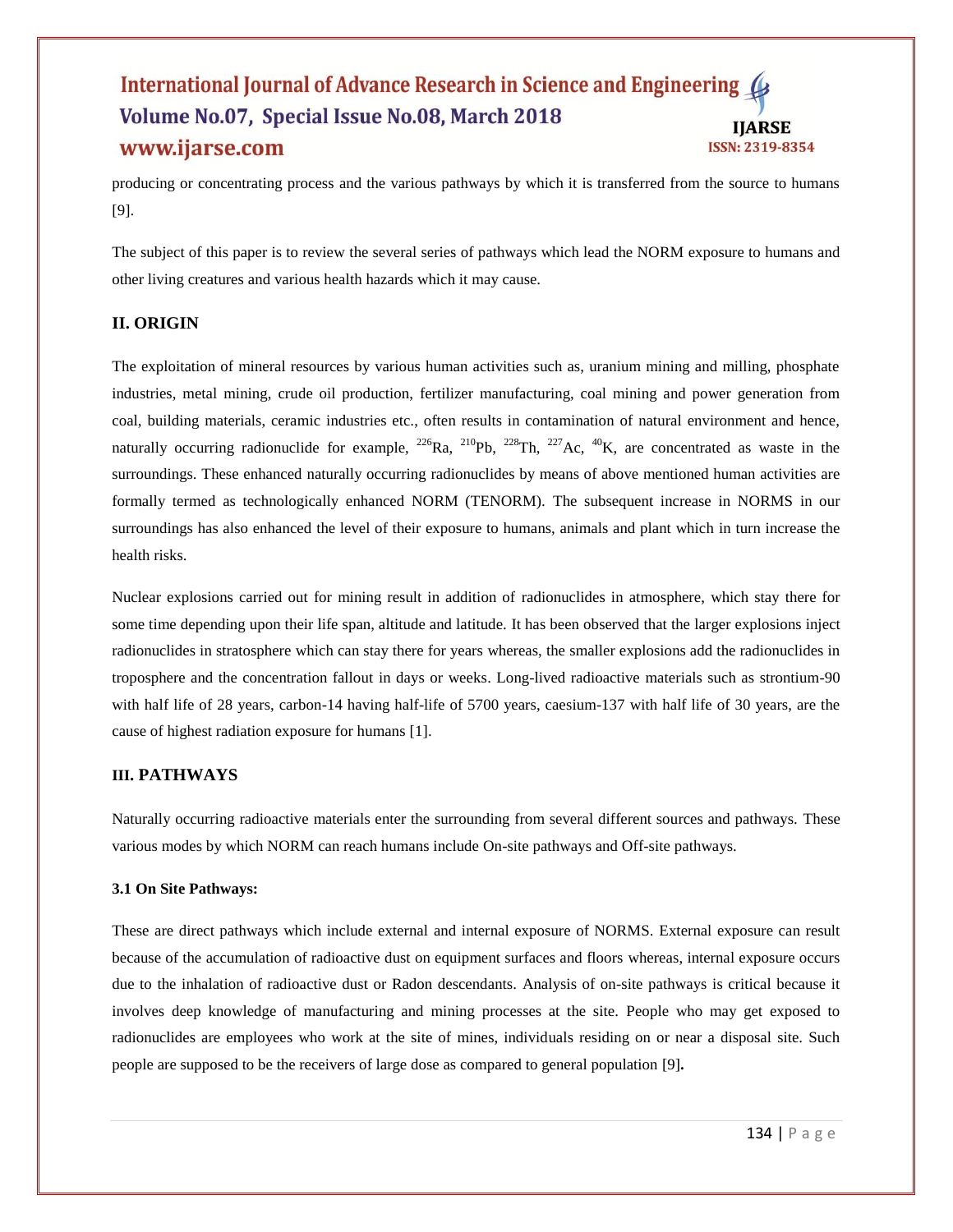The gamma radiations emitted by Radium can penetrate through vessels and pipes of the equipments on site and its presence can be detected from the outside of process equipments. However, in most cases, it has been studied that worker annual exposure due to gamma radiation from equipments are zero or far below legal exposure limits [10].

## **3.2 Off-Site Pathways:**

These are indirect pathways of exposure which can occurs due to the transfer of TENORM by means of environmental pathways such as, food chains or by inhaling NORM contaminated dust, air and water [9, 11-12].

## **3.2.1 Airborne Release:**

Figure 1 represents the airborne cycle of NORM release in environment. It is vivid from the figure that radionuclides accumulate in soil from air which in turn is absorbed by plants grown in it. Further, animals and humans either ingest certain amount of NORMS by having contaminated plants or by direct inhalation from air. Animals also become a source of NORM exposure for non vegetarian people. The biological decay of plants again adds NORM back to the soil [9].

NORM contaminated dust particles are also obtained during the process of handling and processing of scrap metals and other non ferrous metals. This contaminated dust is then inhaled into the body. This type of processing of metals arises in oil and gas extraction industries [13].



**NORMS and the pathway to reach humans [9]. of radionuclide [9].** 



**Fig. 1: Environmental cycle of airborne release Fig. 2: Environmental cycle of waterborne release**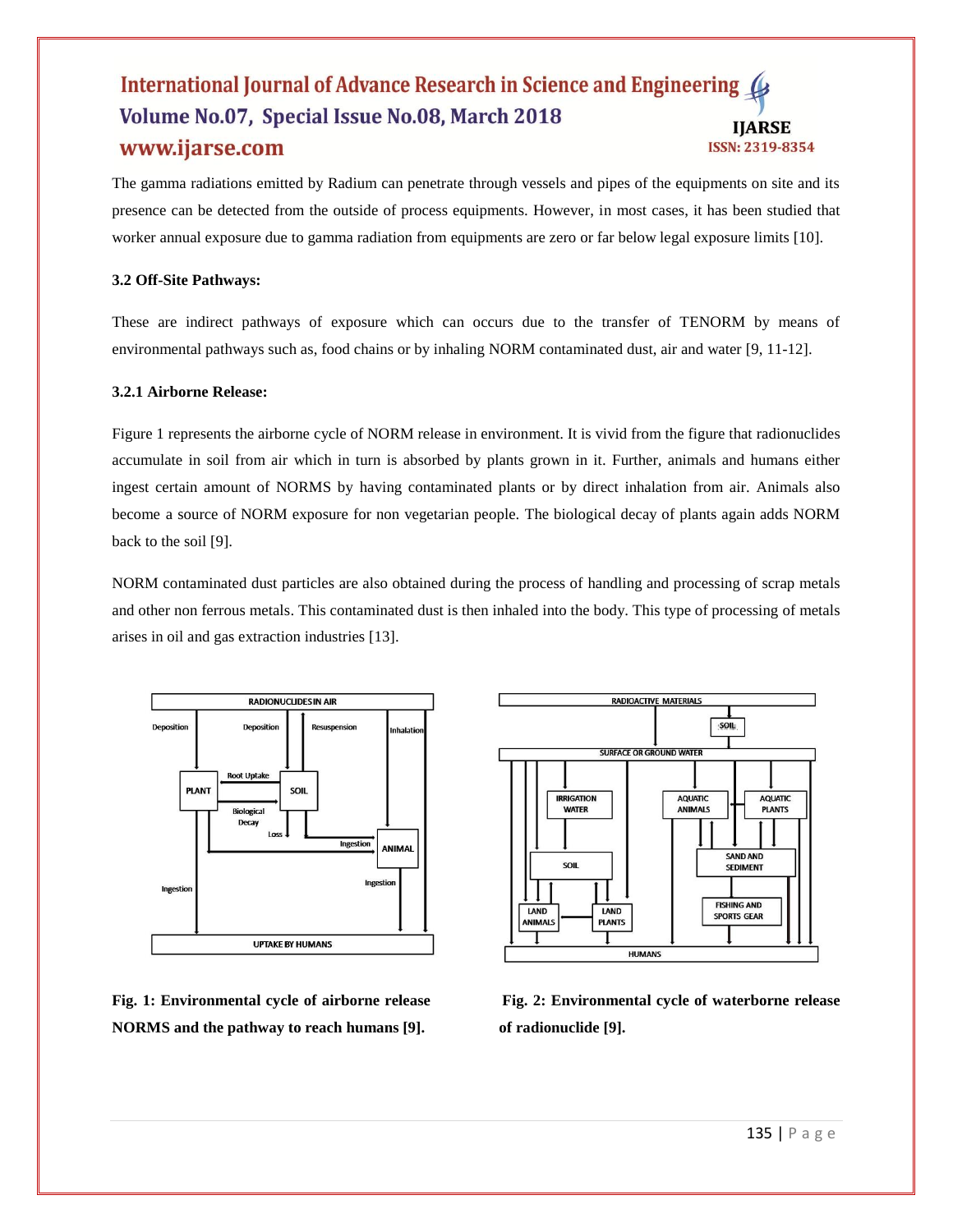#### **3.2.2 Waterborne Release:**

Figure 2 depicts the waterborne cycle of NORM exposure. It is clear from the figure that there are various pathways in which water act as the basic source to carry radionuclides to humans. NORM contaminated water used for irrigation results in contamination of soil and hence, of plants grown in it. These plants ingested by humans and animals can cause several health risks. A certain dose of radioactive materials can also reach humans by ingesting aquatic plants and animals which have taken the NORMS from ground water directly [9].

Apart from this, Phosphate rock is an important raw material used to manufacture different types of phosphate fertilizers, which become the source for uranium and radium in soil. But uranium may leach into ground water that drains from fields and result in water contamination [14].

Additionally, it has been observed that a certain amount of radium remains underground as radioactive deposit due to spontaneous co-precipitation or water treatment technologies, but several tens of MBq of  $^{226}$ Ra and even higher activity of  $228$ Ra are released daily into the rivers along with the other mine effluents from coal mines in Poland as investigated by the authors [15].

#### **3.2.3 Pathways related to constructional material:**

In today scenario, with the advancement in industries and technology, people spent most of their time indoors. So, it is essential to know whether the situations inside the premises are favorable to reside or not. In all the constructional materials ionizing radiations is the primary source of radiation exposure. Numerous conventional raw materials produce natural radioactivity due to inhabitance of radionuclide  $^{226}Ra$ ,  $^{232}Th$  and  $^{40}K$ . These radionuclides are responsible for radiation exposure in soil and rocks and hence, in buildings [7]*.* The radiation exposure from these radionuclides occurs externally and internally. Externally, due to their tendency to emit gamma radiations and internally by the radionuclide radon and its efficiency to radiate alpha particles [1, 8]. Moreover, specific radioactivity in building materials, solid industrial waste and its by-products has been found in many countries. Many materials which contain high amount of radioactivity had been identified [7]. A widely used constructional material due to its availability in attractive colors is marble. It is composed essentially from sediments i.e. crystalline form of calcite and Dolomite. Porous Uranium rich rock also possesses large amount of radioactive material [8]**.**

In general, a large amount of radiation contaminated waste is produced by NORM industries and the various byproducts of that contaminated waste are found in construction material such as, fly ash, phosphogypsum, bauxite residue during production of alumina. Fly ash is a byproduct of pulverized coal and mostly used in supplementary cementitious material. It is widely used as a filling material in road construction. Basically, due to the presence of large content of  $^{222}$ Rn in fly ash, it enhances the indoor gamma radiation dose rate. Furthermore, phosphogypsum is a byproduct of phosphoric acid and it is used as a substitute of natural gypsum which is further used as a component of plaster in plasterboard production. Phosphogypsum contains a high concentration of  $^{226}$ Ra than gypsum. Apart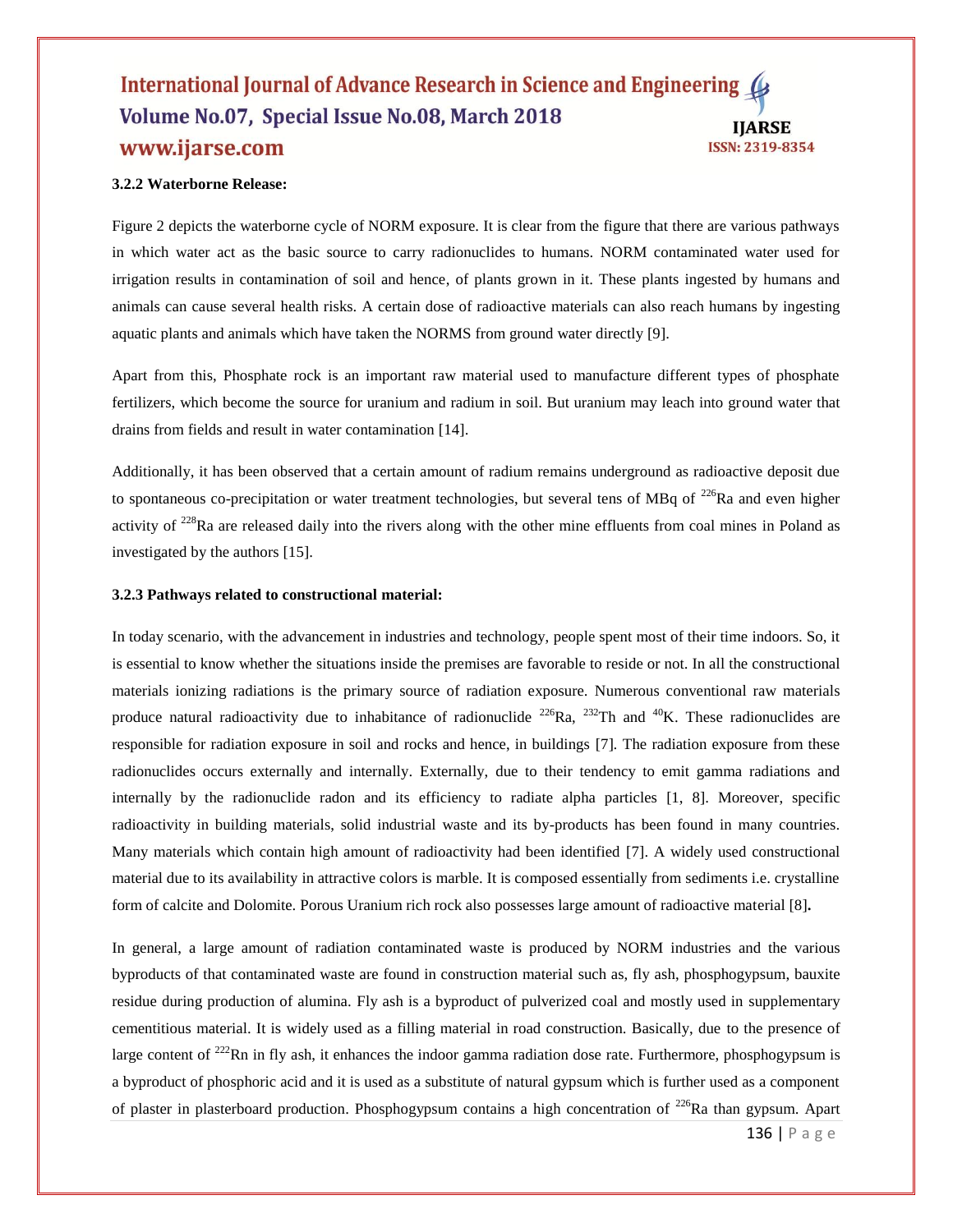from this, the digestion of bauxite during the production of alumina forms a mud which is called red mud. It contains a certain amount of radionuclides  $^{226}$ Ra and  $^{232}$ Th. In recent years, these byproducts of contaminated waste are not only used in cement composition but are also used for the preparation of concrete and bricks [16]. Bricks contain a certain concentration of uranium, thorium and potassium. During the manufacturing of bricks by firing process, amount of these radioactive element increases specially potassium is increased by a significant amount. Bricks which are made up by vinofiline and by NORM contaminated waste carry high amount of uranium and thorium. Usage of this type of NORM contaminated bricks in construction may act as a source of radiation exposure for general public [17].

## **IV. HEALTH HAZARDS**

Inhalation of NORM contaminated food, air and water produces the risk of harmful tissue reactions in the body of living beings resulting in either the destruction of cells and tissues or their malfunctioning and hence, increases the risk of many health hazards for example, organs may damage due to the high dose of radionuclides. Such NORM effects are called deterministic effects. These effects occur when the NORM dose exceeds 0.5-1 Gy [18].

Further, stochastic effects involve the development of cancer and heritable effects due to the mutation of somatic cells and reproductive cells respectively, if individuals are exposed to the overdose of NORM contaminated environment for a long time [18]. For instance, if not protected, overexposure of Radium and Radium daughter products produce the risk of Lung Cancer and ingestion of  $^{224}$ Ra becomes the cause of Leukemia [10, 19]. Moreover, excessive radiation exposure to the fetus may increase the risk of cancer after birth because it is more sensitive than the adults [10]. Therefore, the study of the type of radioactivity, the activity of the contaminants and their half life times etc. forms an important framework to understand the environmental and human dependence on the radiation dose.

Migration of  $222$ Rn from soil and rocks and its accumulation in enclosed areas such as homes and underground mines increases the risk of lung cancer.  $^{222}$ Rn, which itself is an inert gas, has short lived alpha particle emitting progeny, which have the potential to damage epithelial cells in the lungs. Therefore, the inhalation of  $^{222}$ Rn gas results in the damage of lungs [20**-**21].

Health risks due to the presence of uranium contents in drinking water of Bathinda have been investigated by Nisha Sharma and Jaspal Singh. They have found that 94% of the water samples were contaminated to a level more than the maximum limit recommended by WHO (2012), which is 30μg/L. Their study of uranium burden in kidneys and skeletons of humans of different age groups, because of contaminated drinking water, reveals that children's kidneys are deposited with more uranium dose than that of other age groups because of more water consumption by them per kilogram of their body weight and lesser kidney mass as compared to others. Kidney burden is found to be 20 times more than the safe limit for the children of age 1 year. The same case is observed for uranium burden in skeleton.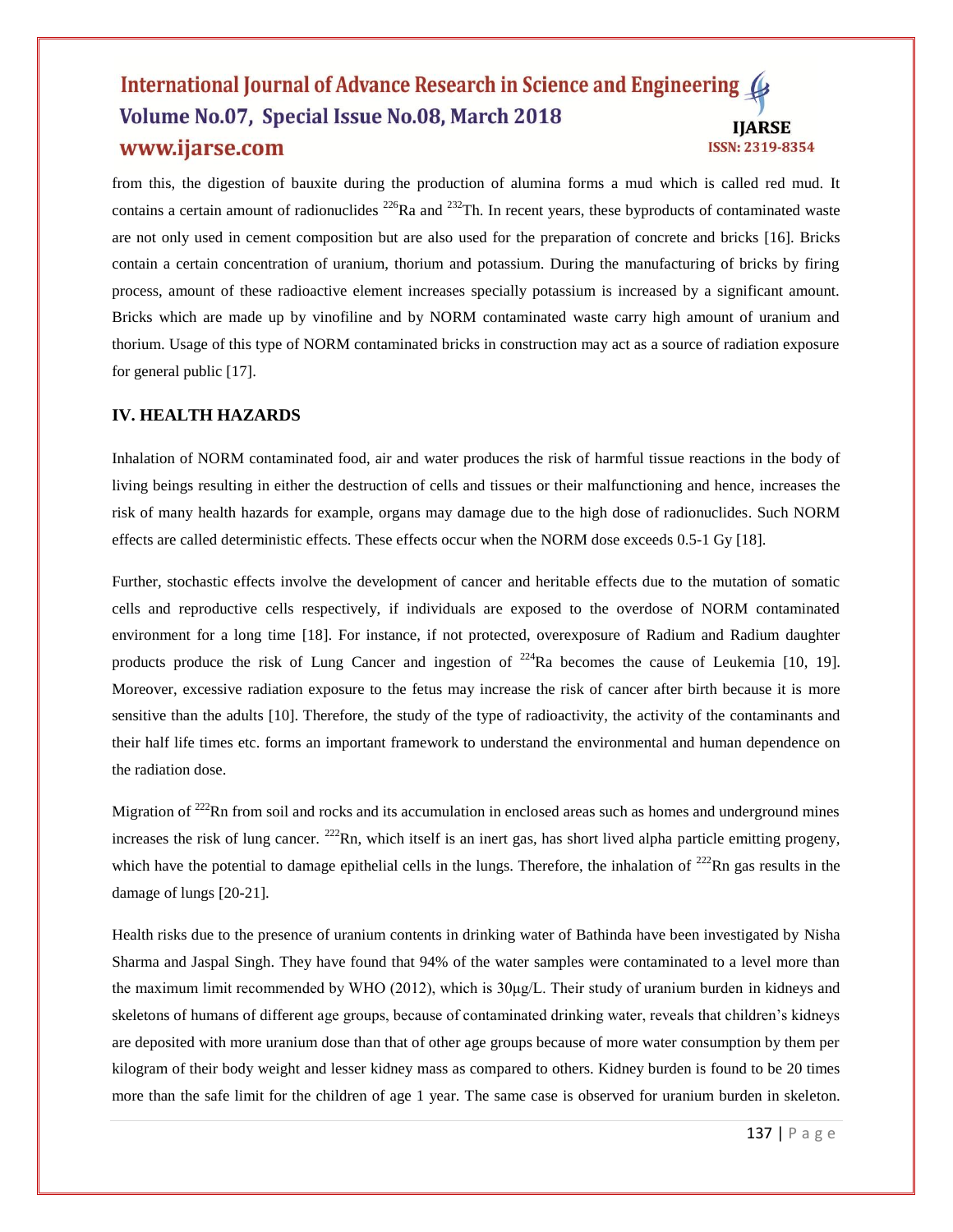Children's skeleton is found to be more exposed to uranium even when compared to that of an adult. Further, in comparison with females, the skeleton of males are more deposited with uranium because they intake more water. Hence, contaminated drinking water increases the cancer risk in population [14].

In most animal studies, the injection of radium was investigated to affect the bone structure and make alterations in the process of creating new blood cells in body called hematopoiesis. Both  $^{226}Ra$  and  $^{228}Ra$  were found to induce changes in the structure of bones and the process of creating blood cells [19, 22].

# **V. PROTECTION**

As far as, the health issues are concerned, the monitoring of NORM contamination and to follow safe guidelines is essential, especially for the individuals working on the site of extractions as these are the prone areas of exposure where radionuclides may enter the human body either by inhaling contaminated dust or through cuts and wounds if injured. Therefore, one can follow the following safety measures to minimize the dose:

- Shielding oneself from the dust inhalation by using proper masks to cover nose and mouth.
- Improvising the existing technology and implementing new methods which produce minimum dust.
- Monitoring personal hygiene carefully.
- Evaluating the equipments cautiously by using certain radiation detectors.
- Classifying and managing the NORM wastes and by-products to diminish the contamination.

# **VI. CONCLUSION**

This review concludes that the exposure of naturally occurring radioactive materials is increasing in whole environment (soil, air and water) with the increase in industrial development. This has affected not only the individuals working on the site of NORM exposure such as, mines but also has its impact on the complete environmental life. Even, some building materials are reported to be highly NORM contaminated such as red mud, phosphogypsum etc. Depending upon the lifespan and activity of radionuclides, various health hazards such as, lung cancer, effect on kidneys, bone structures etc. have been detected by the exposure dose more than the safe limit set by WHO. Moreover, in Malwa belt of Punjab, Uranium burden in kidneys and skeleton of people of different age groups has been observed due to the ingestion of contaminated water. Therefore, the worldwide study of the presence of Naturally Occurring Radioactive Materials in air, water and soil, including various pathways responsible for their transfer from the point of origin to the point of its uptake by humans, several health hazards related to NORM contamination and clinical requirement is essential.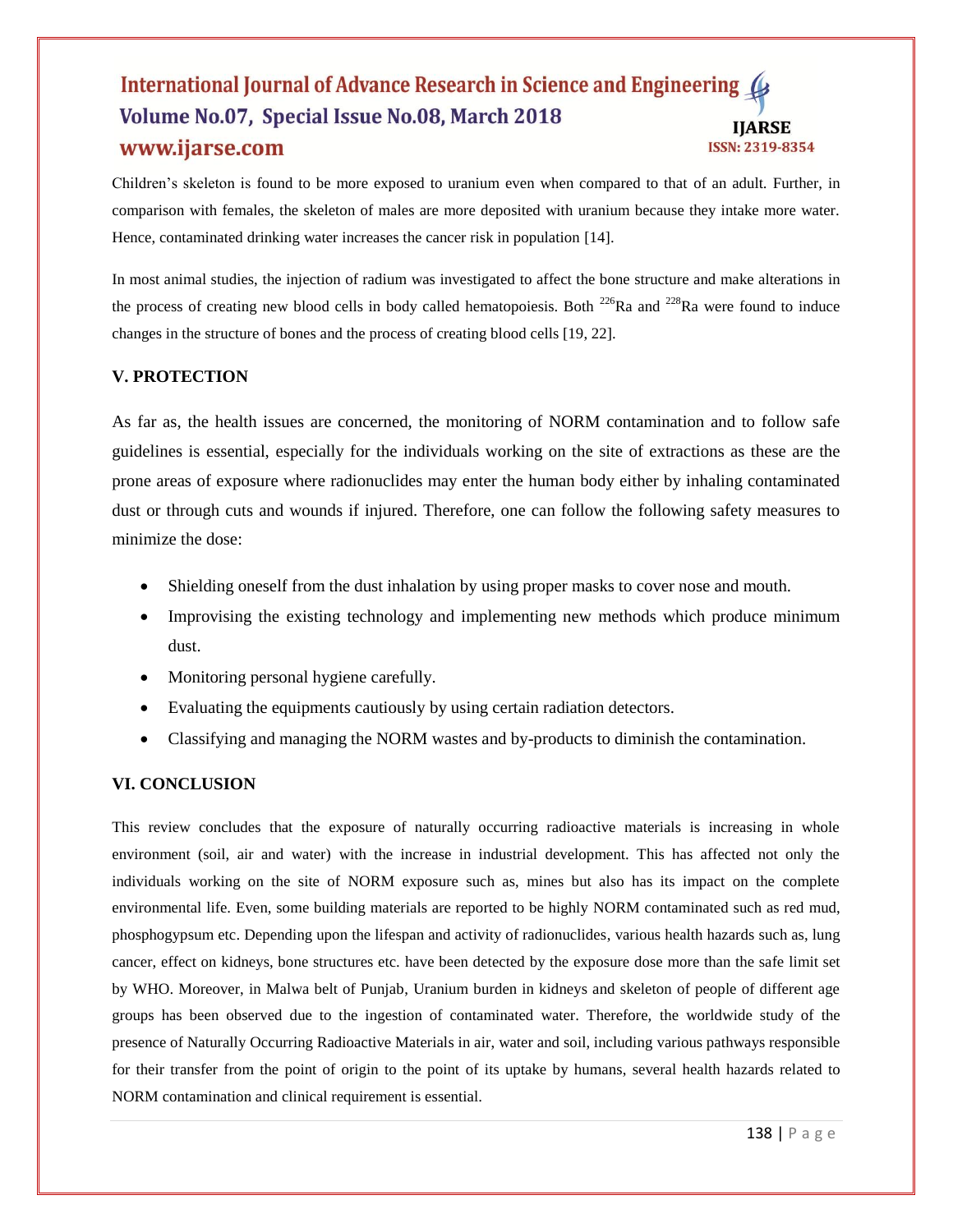## **REFERENCES**

**[1]** United Nations Scientific Committee on the Effects of Atomic Radiation, Sources and effects of ionizing radiations, New York; United Nations; Report No. E.88, IX.7, 1988.

**[2]** W. C. Burnett, M. K. Schultz and C. D. Hull, Radionuclide flow during the conversion of phosphogypsum to ammonium sulfate, *Journal of Environmental Radioactivity, 32(1-2),* 1996, 33-51.

**[3]** A. J. Wilson and L. M. Scott, Characterization of Radioactive Petroleum Piping Scale With an Evaluation of Subsequent Land Contamination, *Health Physics, 63*(6), 1992, 681-685.

**[4]** M.B. Herbert, A radiological evaluation of naturally occurring radioactive material (NORMS) associated with the production of crude petroleum, M.S. Thesis, Louisiana State University, Shreveport LA, 1993.

**[5]** G. Rajaretnam, & H. B. Spitz, Effect of Leachability on Environmental Risk Assessment for Naturally Occurring Radioactive Materials in Petroleum Oil Fields, *Health Physics, 78(2),* 2000, 191-198.

**[6]** R. G. Menzel, Uranium, radium, and thorium content in phosphate rocks and their possible radiation hazard, *Journal of Agricultural and Food Chemistry, 16*(*2),* 1968, 231-234.

**[7]** J. Beretka and P. J. Mathew, Natural Radioactivity of Australian Building Materials, Industrial Wastes and Byproducts, *Health Physics, 48(1),* 1985, 87-95.

**[8]** M. Iqbal, M. Tufail and S. M. Mirza, Measurement of natural radioactivity in marble found in Pakistan using a NaI(Tl) gamma-ray spectrometer, *Journal of Environmental Radioactivity, 51(2),* 2000, 255-265.

**[9]** R., Obrien and M. Cooper, Technologically enhanced naturally occurring radioactive material (NORM): Pathway analysis and radiological impact, *Applied Radiation and Isotopes, 49(3),* 1998, 227-239.

**[10]** Canadian Association of Petroleum Products, Naturally Occurring Radioactive Material (NORM), 2000.

**[11]** H. Dahlgaard, Plonium-210 in mussels and fish from the Balatic-North Sea Estuary, *Journal of Environmental Radioactivity,* 32, 1996, 91-96.

**[12]** P. McDonald, M. S. Baxter and E. M. Scott, Technological enhancement of natural radionuclides in the marine environment, *Journal of Environmental Radioactivity, 32*, 1996, 67-90.

**[13]** A. A.Tawfik and E. M. Ahmed, Radiological Doses and Risk Assessment of NORM Scrap Metal by Using RESRAD-RECYCLE Computer Code, *Open Journal of Modelling and Simulation, 2(2),* 2014, 34-42.

**[14]** N. Sharma and J. Singh, Human Kidney And Skeleton Uranium Burden, Radiation Dose And Health Risks From High Uranium Contents In Drinking Water Of Bathinda District (Malwa Region) Of Punjab State, India. *Radiation Protection Dosimetry*, 2017, 1-10.

**[15]** S. Chalupnik and M. Wysocka, Radium balance in discharge waters from coal mines in Poland the ecological impact of underground water treatment. *Radioprotection, 44(5)*, 2009, 813-820.

**[16]** C. Nuccetelli, Y. Pontikes, F. Leonardi, R.Trevisi, New perspectives and issues arising from the introduction of (NORM) residues in building materials: A critical assessment on the radiological behavior, *Construction and Building Materials, 82*, 2015, 323-331.